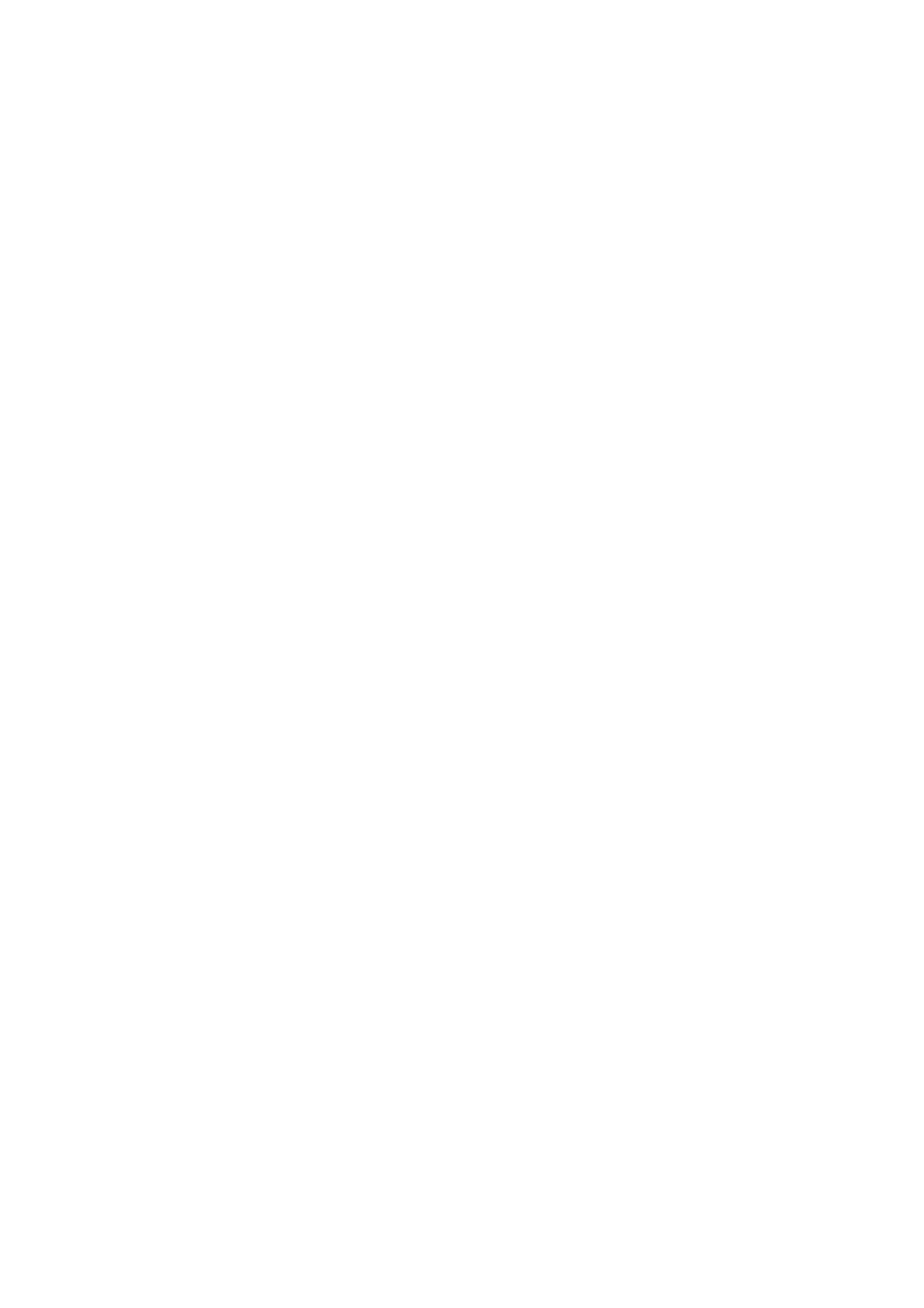## **ANNEX**

## **INTERIM SCHEME FOR THE COMPLIANCE OF SPECIAL PURPOSE SHIPS WITH THE SPECIAL MEASURES TO ENHANCE MARITIME SECURITY (adopted on 19 May 2006)**

The Maritime Safety Committee decided that:

- 1 For the purpose of this Scheme:
	- .1 "Gross tonnage" means the gross tonnage of the ship as determined under the provisions of the International Convention on the Tonnage Measurement of Ships, 1969 and shown on the International Tonnage Certificate (1969) of the ship;
	- .2 "Requirements" means the requirements of SOLAS chapter XI-2 and part A of the ISPS Code, taking into account the guidance given in part B of the ISPS Code;
	- .3 "Special purpose ship" means a special purpose ship as defined in the SPS Code, irrespective of the date on which the keel of the ship was laid, of 500 gross tonnage and upwards engaged on international voyage which has not been required by the Administration to comply with the Requirements; and
	- .4 "SPS Code" means the Code of Safety for Special Purpose Ships which is annexed to resolution A.534(13) as amended<sup>1</sup>.

2 Terms not otherwise defined in this Scheme shall have the same meaning as the meaning attributed to them in SOLAS chapters I and XI-2 or the ISPS Code.

3 Special purpose ships, other than those owned or operated by a SOLAS Contracting Government (Contracting Government) and used only on Government non-commercial service and Companies operating such ships which have not been required to comply with the Requirements shall comply with the Requirements by not later than 1 July 2008.

4 Until 30 June 2008, special purpose ships not complying with the Requirements whilst within a port facility which is required to comply with the Requirements shall acknowledge the measures to enhance maritime security established by the Contracting Government within whose territory the port facility is located and, irrespective of the provisions of SOLAS regulation XI-2/10.3<sup>2</sup> (relating to the submission of the Declaration of Security)

 $\overline{a}$ 

<sup>1</sup> As amended by MSC circulars 446, 478 and 739 and resolution MSC.183(79). MSC/Circ. 739 included new amendments to the SPS Code and consolidates the ones adopted under cover of MSC circulars 446 and 478.

This provision implies that neither the Contracting Government nor the port facility concerned have the right to decline the conclusion of a Declaration of Security when a special purpose ship makes a request to this end and that the ship is obliged to conclude one when it is requested to do so.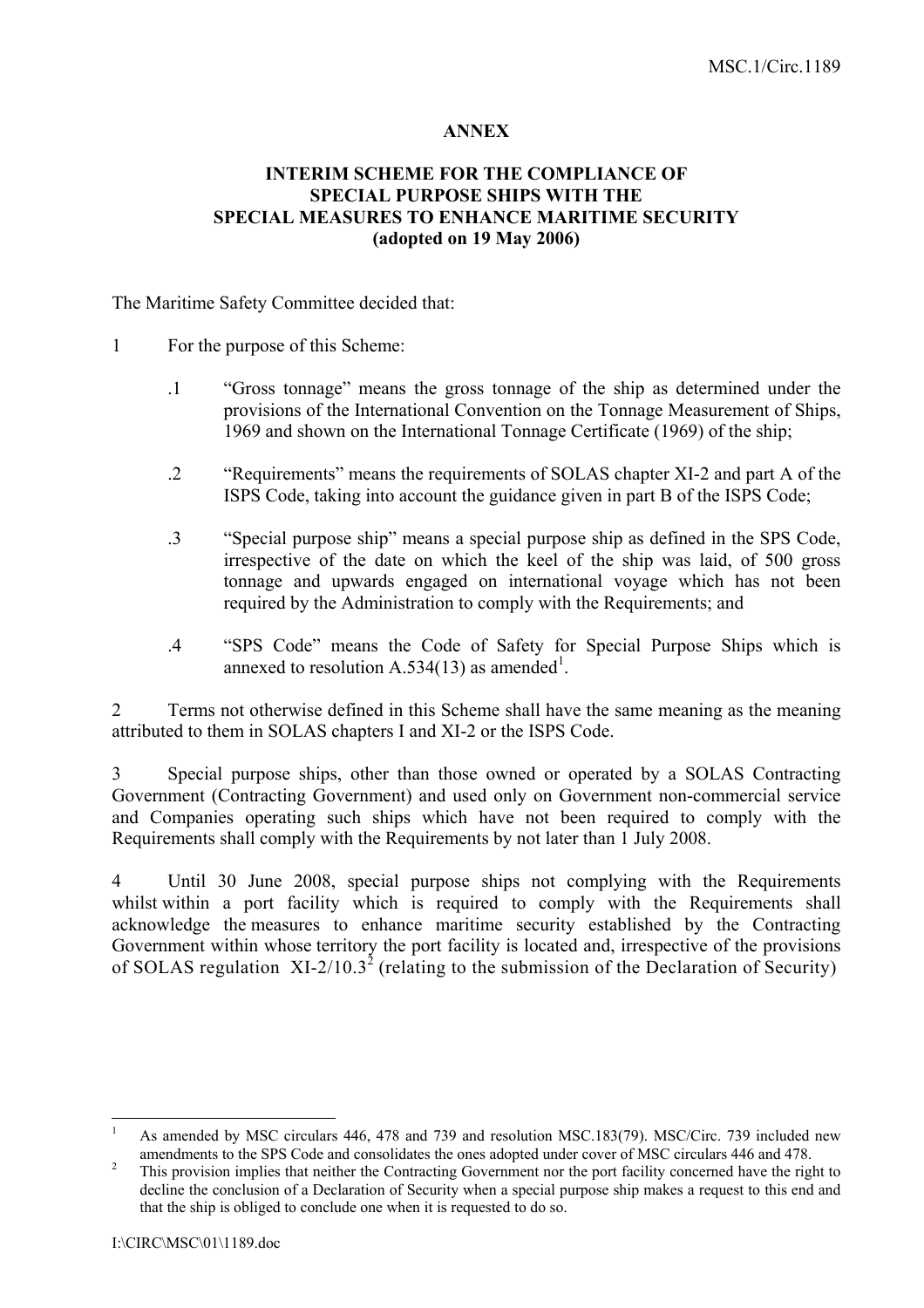MSC.1/Circ.1189 ANNEX Page 2

and sections  $A/5.1$  and  $A/5.2$  of the ISPS Code, shall request a Declaration of Security<sup>3</sup> as from 1 October 2006. Contracting Governments are urged to facilitate such requests and to issue appropriate guidance on this Scheme to port facilities located within their territories. If the port facility security officer refuses the request of the ship for a Declaration of Security then the special purpose ship shall use the Declaration of Security<sup>4</sup> to record the security measures that it has taken and shall complete and sign, on behalf of the ship alone, the Declaration of Security. If the special purpose ship does not have a designated ship security officer, the Declaration of Security shall be concluded by the master.

5 If an Administration has issued to a special purpose ship entitled to fly its flag a statement attesting that the ship is not required to comply with the Requirements, that statement shall be withdrawn and cancelled. An Administration may issue to a special purpose ship entitled to fly its flag, which it did not require to comply with the Requirements, a statement attesting that the ship is subject to the provisions of this Scheme.

6 Without prejudice to the provisions of SOLAS regulation XI-2/2.2 to XI-2/2.2.1, port facilities which have not been required by the Contracting Government within whose territory they are located to comply with the Requirements because they serve special purpose ships shall comply with the Requirements not later than 1 July 2008.

7 Special purpose ships which, on the date of adoption of this Scheme, were holding either a valid International or a valid Interim International Ship Security Certificate shall not be entitled to any benefits under this Scheme and shall maintain compliance with the Requirements. In addition, port facilities serving special purpose ships which on the date of adoption of this Scheme were implementing security measures in accordance with an approved port facility security plan shall not be entitled to any benefits under this Scheme and shall maintain compliance with the Requirements.

8 Contracting Governments when exercising control and compliance measures pursuant to the provisions of SOLAS regulation XI-2/9 in relation to special purpose ships shall adhere to the provisions of this Scheme<sup>5</sup>.

 3 Paragraph B/16.56.2 of the ISPS Code recommends that the port facility security plan (PFSP) should establish details of the procedures and security measures the port facility should apply when it is interfacing with a ship to which the ISPS Code does not apply.

Paragraph B/16.57 of the ISPS Code recommends that the PFSP should establish the procedures to be followed when on the instructions of the Contracting Government the port facility security officer (PFSO) requests a Declaration of Security or when a Declaration of Security is requested by a ship.

If the approved PFSP already includes appropriate provisions to this end then those security measures and procedures should be applied unless the Contracting Government concerned decides otherwise. If the PFSP does not contain such provisions, then the PFSO should contact the authorities who approved the PFSP and the authorities responsible for the exercise of control and compliance measure pursuant to SOLAS regulation XI-2/9 and seek their advice and guidance. 4

For the purposes of SOLAS regulation XI-2/9, it is recommended that special purpose ships to which this Scheme applies retain the Declarations of Security for the last ten ports of call. The ship should start retaining the Declarations of Security as from 1 October 2006.

In the event of the ship being refused a Declaration of Security, Declarations of Security which have been completed and signed on behalf of the ship alone should be accepted as being equally valid to Declarations of Security concluded between a ship and a port facility.